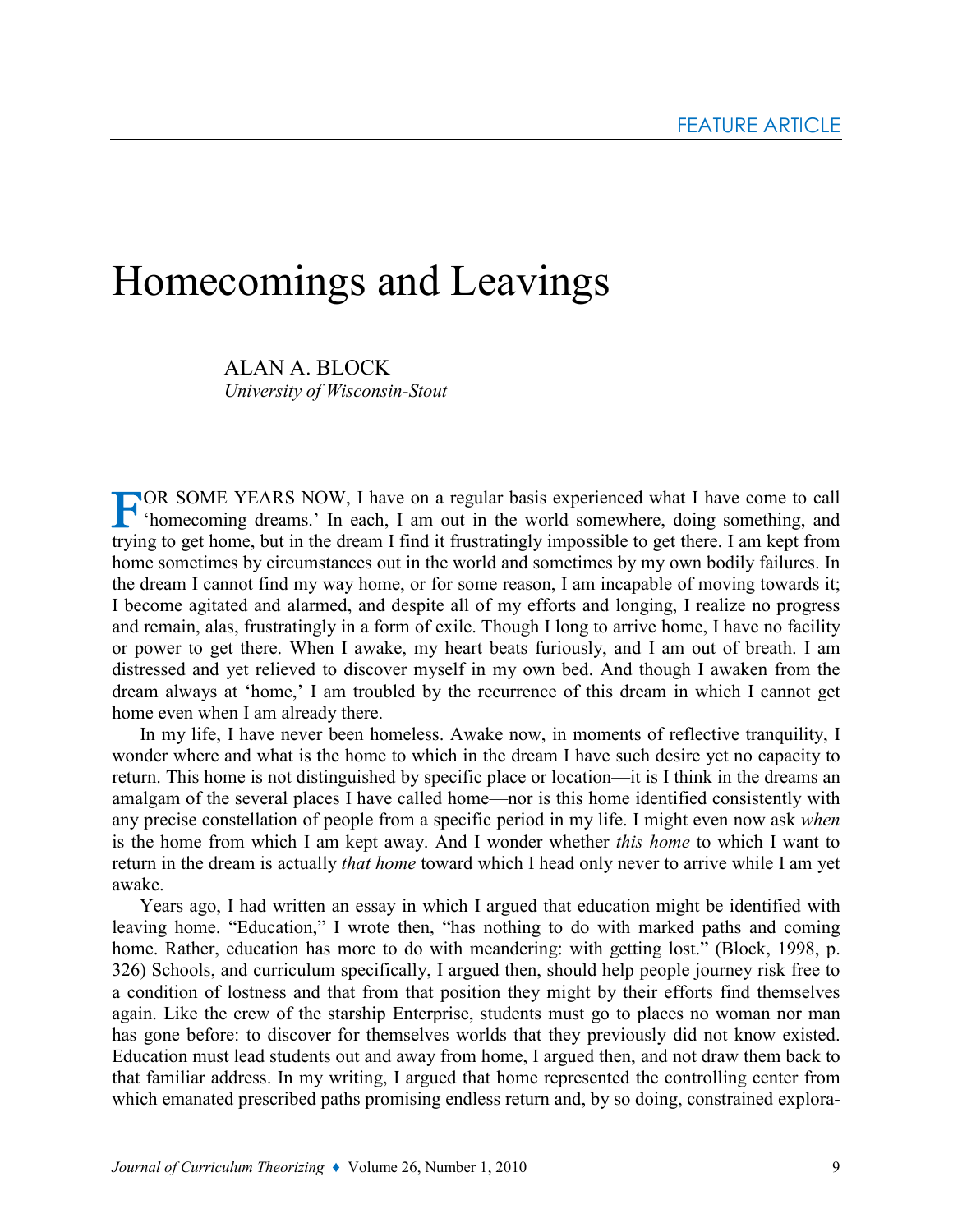tion. To leave home behind, I said, made possible the discovery of home everywhere. Thoreau (1980) wrote:

If you are ready to leave father and mother, and brother and sister, and wife and child and friends, and never see them again—if you have paid your debts, and made your will, and settled all your affairs, and are a free man, then you are ready for a walk. (p. 83)

Curriculum is the exercise of that walk, and engaging in it requires that one first leave home.

This leave-taking need not necessarily be a physical absence—it is simply a walk Thoreau advocates—but an emotional leave-taking—one must be wholly unencumbered and be prepared to leave everything behind. Vardenoe and Gopnik (1990) say that the affichiste artists of the early 1940s and 1950s—those who made collages from the scraps and pieces of torn posters—"bring us glad tidings by taking us on extraordinary journeys to familiar places, but only on its own eccentric terms. The deal is that you have to go without a map, and you can only get there on foot" (p. 412). I argued that curriculum ought to offer the same active experience to students as these canvases offered to energetic viewers. Perhaps my dream where I am drawn back home suggests that I am not prepared to engage in that walk. In my dream, I always know where I am. I am not lost in physical space but lost, perhaps, in psychic space, disoriented and disturbingly estranged. In the dream that place to which I want to return is designated 'home,' though I do not think that it is my home that I seek. Or perhaps in the dream the home from which I am separated is the home I have not yet known.

Though home might be traditionally understood as a place of ultimate return ("Home is where when you go there, they have to take you in," Frost (1967) writes in "Death of the Hired Man"). Home need not be identified with that return but, rather, can now be appreciated as a setting forth. If in my dream I seek to return home, then perhaps in my waking life I experience some absence, some lack, which achieving 'home' will fill, however it will be that I define 'home.' My dreams depict my yearning. Without that longing, there would be in life no impetus to move and that would be equivalent to death. Desire sends me *out* from a settled place of home rather than draws me back to it. After Lacan, I can call that lack Desire, which because it may be only known by what it is not, may be constitutive of my unconsciousness. That is, my desire is always displaced into an object that desire then makes visible, but Desire itself remains unseen and even unknown. However, when I acquire the object, my desire is not satiated nor gone. Desire is never known, but always pursued. Slavoj Žižek (1991) writes that

The paradox of desire is that it posits retroactively its own cause, i.e., the object  $\alpha$  is an object that can be perceived only by a gaze "distorted" by desire, an object that *does not* exist for an "objective" gaze. (p. 12)

The desire only comes to exist when it is discovered in an object. It is not chocolate which activates my desire, but my desire that defines chocolate as the desired object. My desire in the dream is not for home, but in the dream home is the object of my desire.

Desire may be constituted by the inevitable and irrevocable loss of the attachment to the mother's breast. When there is no absence between the child and the breast, there is no Desire. But when the breast is no longer available, then what remains as a consequence of the separation is Desire and that Desire seeks an impossible union and unattainable happiness. Desire arises out of that loss and that absence; Desire is constituted by that non-presence, and therefore, its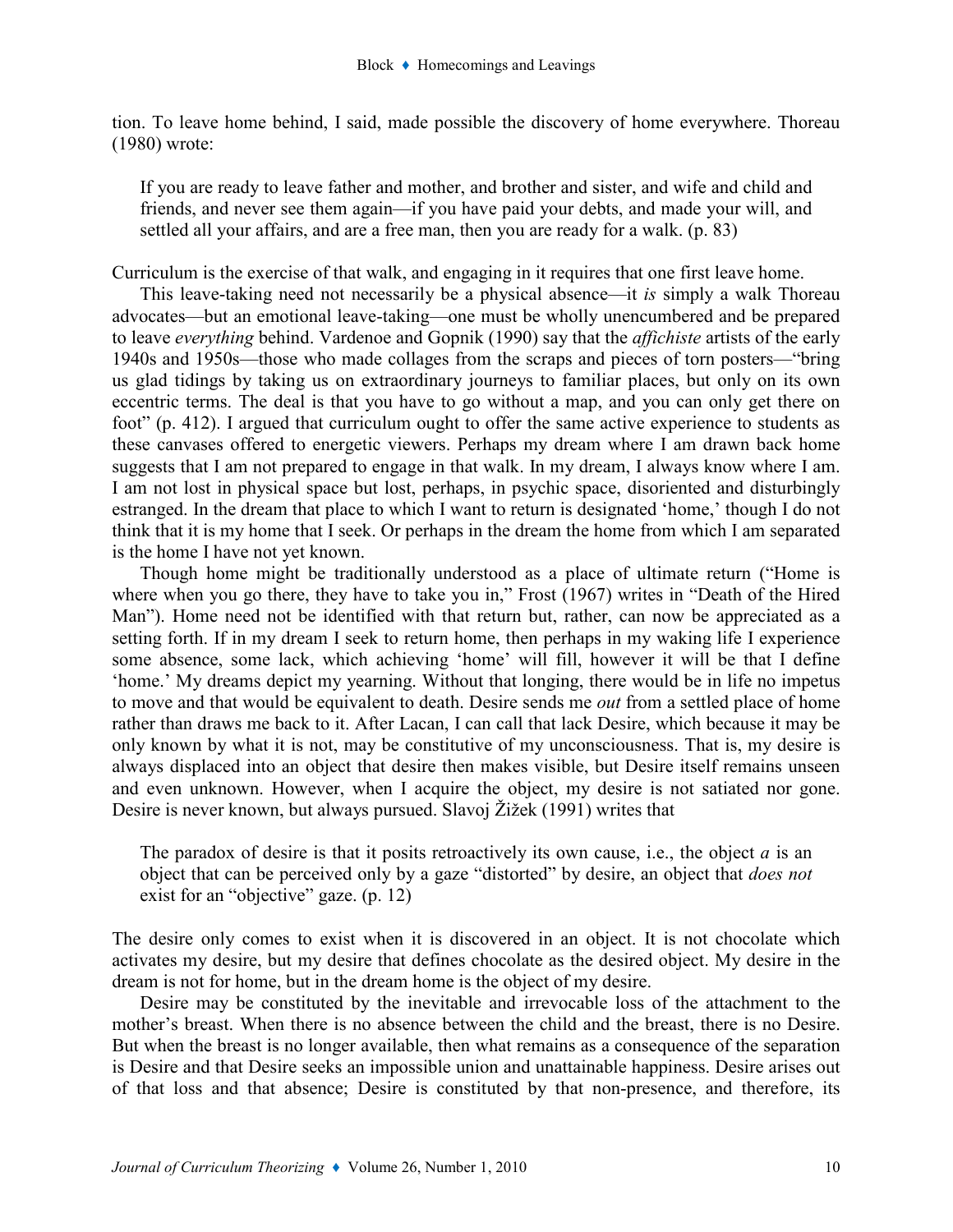'reality' can never be articulated. In this sense, Desire may be thought of as a motive and not a thing; in this sense, desire can be linked to transcendence. Desire sends me out seeking for something beyond me that will never be realized but for which I continue to search. To pursue desire, then, is to maintain faith. Perhaps in my dream I cannot get home, and so I awaken to continue the dream that I have a home that I seek.

Desire always leads me to move beyond my present self as it has become defined by some past, and in this sense, Desire is a quest for what I do not yet know and must yet learn. I can in rationality define my goal, but I can define my goal only in retrospect. Lacan (1978) says

And there is only one method of knowing that one is there, namely, to map the network. And how is a network mapped? One goes back and forth over one's ground, one crosses one's path, one cross-checks it always in the same way . . . . (p. 45)

We know ourselves always in retrospect, but ironically, when we attain this knowledge, we are no longer there. We have already moved someplace else. We are strangers in a strange land. In this perspective, home is that toward which we always head but never arrive until too late; alas, upon arrival, we are no longer there.

In his work in philosophy and theology, Rabbi Abraham Joshua Heschel (1959) seems to prefigure Lacanian psychology. Heschel posits an unknowable self realized in action but understood partly and temporarily only in retrospect. Heschel writes:

All we know of the self is its expression, but the self is never fully expressed. What we are, we cannot say; what we become, we cannot grasp. It is all a cryptic, suggestive abbreviation which the mind tries in vain to decipher. (p. 62)

Our goal is to become the self, though this achievement can never be completed. That home to which I cannot return I don't really know; if it is where I head, I know not where I go, but only that I go. Home is always beyond me. But Heschel (1959) says, when we seek what is always beyond me, the transcendent, we are able to go beyond the mundane, diurnal world.

It is not from experience but from *our inability to experience* what is given to our mind that certainty of the realness of God is derived. It is not the order of being but the transcendent in the contingency of all order, the allusions to transcendence in all acts and all things that challenge our deepest understanding. (p. 65)

It is always what else is suggested in the things of this world, the surplus, that the hints of our desire are recognized. That desire is the self that we do not yet know but for which we quest. We do not know who we are, and we continue to seek that knowledge of ourselves. In the present in our effort to find meaning in existence, we do not understand ourselves or our lives. "The essence of what I am is not mine. I am what is not mine. I am that I am not . . ." (Heschel, 1959, p. 62, italics in original). We are always more than we know but less than we can ever be. Lacan's limitless insatiable Desire is Heschel's illimitable, insatiable faith. Home is where I head but to which I can never arrive. In this perspective, my dreams are not about return but about its wonderful impossibility.

Lacan's Desire and Heschel's Faith approach knowing not in belief but in action. I realize my desire by leaving home and engaging in the world; I experience my faith in action in the world. I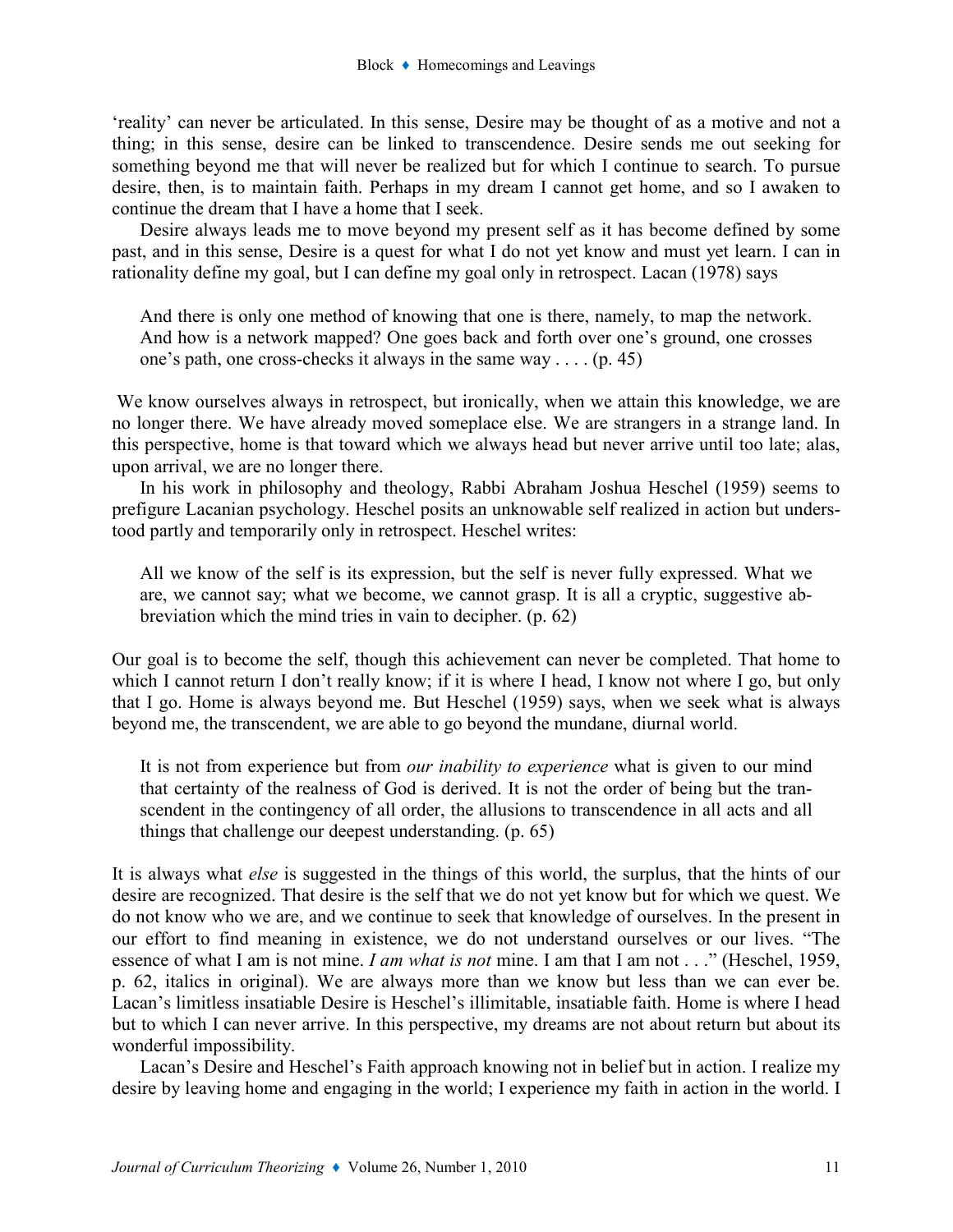am motivated by Desire, and motivated by it, I exceed myself by finding what I did not previously know existed. In going beyond the self, by responding to the mystery of the world, the self transcends the world and responds, in Heschel's words, to God, and in Lacan's forms, to Desire. Heschel says that the self's origin and meaning do not derive from me: I came into the world despite my will, and I am not what I claim to be, for that meaning exists only in the past. Heschel argues that the self is a fiction because what I know as myself comes "as a transcendent loan" (1959, p. 62). I return the debt by seeking the transcendent and continue to seek that which is never wholly knowable or realizable. This formless, unstructured and absolute demand has become "metonymic of desire as such—of that within . . . that surpasses all articulable demands" (Eagleton, 2009, p. 147). I am Desire. As Eagleton says (2009), Desire is the ground of my Being "under which it is impossible to delve" (p. 141). The only true ethic is to be true to my Desire. That desire leads me out into the world but cannot be satisfied in it because to realize Desire would be to die. Desire must always be what I yet seek, and therefore, represents a surplus out in the world. Heschel (1955) says,

in order to be a man, man must be more than a man. The self is spiritually immature; it grows in the concern for the non-self . . . There is no joy for the self within the self. Joy is found in giving rather than in acquiring; in serving rather than in taking. (p. 399)

Perhaps this commitment results from the fact that to acquire is always insufficient and unsatisfying. I might say that Desire sends us away from home and out seeking into the world not to acquire but to provide. "Just as our sense of the ineffable goes beyond all words, so does the coercion for wholeheartedness, the power for self-transcendence, go beyond all interests and desires" (Heschel, 1955, p. 399). Ontologically, desire is unsatisfiable; like Sisyphus' endless task, we never achieve desire's end, but the ethical life does not compromise with the attempt. Desire is Ulysses' quest to strive, to seek to find but not to yield. The only Real is my desire, but my desire has no objective reality. The home for which I seek is always beyond my reach; that is its value.

Perhaps it is from this that derives the Deuteronomic command, "Justice, justice thou shall pursue" (16:20). Justice as the object of my pursuit—of my Desire—creates an ethics and my stance in the world; it is the ground of my being. The Prophet Micah says that what God requires of me is to do justice, love mercy, and walk humbly with God. My capacity to do the latter, of course, depends on my pursuit of the former and that pursuit entails action in which I become my self. Desire may send me out into the world, but it is the pursuit of Justice in which my Desire is realized and that defines who I am. The prophet Isaiah chastises the people:

Is not this what I require of you as a fast: to loose the fetters of injustice, to untie the knots of the yoke, to snap every yoke and set free those who have been crushed? Is it not sharing your food with the hungry, taking the homeless poor into your house, clothing the naked when you meet them and never evading a duty to your kinfolk? (57:5–8)

The task is impossibly hard, but as the Rabbis say, it is not necessary that I complete the task but only that I continue its pursuit. I become what I will next do, and I am not what I am now. Our will, Heschel acknowledges, is not our own, and our freedom resides in an immeasurable responsibility. This sense of responsibility seems the basis of Levinasian ethics. Terry Eagleton (2009) says that for this very Jewish philosopher,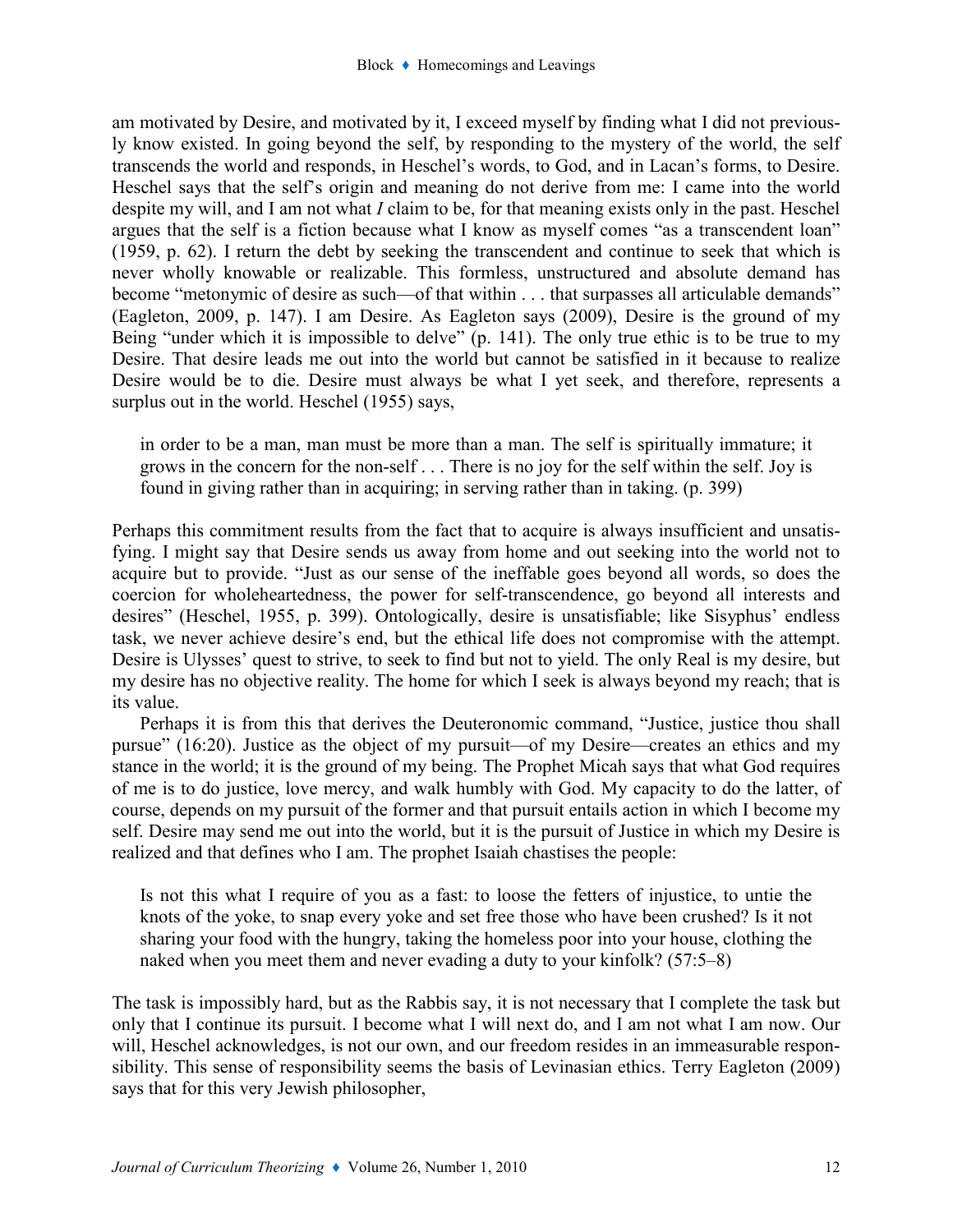Ethics must govern behaviour, but cannot be reduced to it. As an infinite obligation to the Other, it is the source of every day morality; but it also appears as a domain quite distinct from the diurnal. The ethical must not be confounded with the quantifying, workaday world of rules, codes, obligations, conventions and specific injunctions. Yet general codes and institutions (politics) must somehow be derived from an irreducibly singular relationship (ethics). (p. 243)

Ethics is the transcendent category toward which all behavior aspires but can never be fully achieved. Ethics, however, underlies my daily activity. "The incommensurable must give birth to the commensurable" (Eagleton, 2009, p. 243). I might seek home, but no home can contain me.

My desire for home may be identified also with Christopher Bollas' notion of the 'unthought known.' Bollas (1989, pp. 213–14) posits this 'unthought known' as "knowledge that as yet is not thought." These unthought knowns derive from the individual's psychic genera, the organizing psychic structures based in a necessity for "inner organization, pattern, coherence, the basic need to discover identity in difference without which experience becomes chaos" (Milner, 1987, p. 84) and seem to me akin to Lacan's inarticulable Desire and Heschel's pursuit of the transcendent. These psychic genera are the nucleus about which the world is organized, from which an outlook on life may be derived, and from which new questions and works may be secured. Bollas (1992, p. 69) says: "Psychic genera are wished-for psychic workings which reflect the subject's introjective choices as he feels free to follow the unconscious articulations of his own idiom and are part of the eros of form." Genera facilitate engagement with the world by promoting and renewing contact in it to evoke affective and ideational states that are the self. These genera might be understood as bits of experience (ideas, words, images, experiences, affects) when contact with the world evokes intense psychic interest that is internalized and unconscious. These genera scan the world of experience for phenomena related to such inner work—to desire; they lead me out into the world seeking for what I do not yet know will enable the expression and elaboration of the various aspects of myself. The unthought known is an intricate web of relations whose logic can never be known in advance but which can be verbally and/or experientially articulated in hindsight.

Bollas' theories concerning the foundations and evocations of human character accords with that of Lacan (1978), who wrote:

Before strictly human relations are established, certain relations have already been determined. They are taken from whatever nature may offers as supports . . . Nature provides . . . signifiers, and these signifiers organize human relations in a creative way, providing them with structures and shaping them. (p. 20)

Lacan's open signifiers are akin to Bollas' psychic genera: Both already exist in the world, both must be discovered by the individual, and both gain meaning in human relations. Bollas' psychic genera and Lacan's signifiers are the sources of Desire but are not equal to it. My idea of home derives from all and none of the homes which I have experienced; home is the object of my desire, but no single home (or even all of them) can contain that desire. I must go forth from my home. There is precedence for such leavings.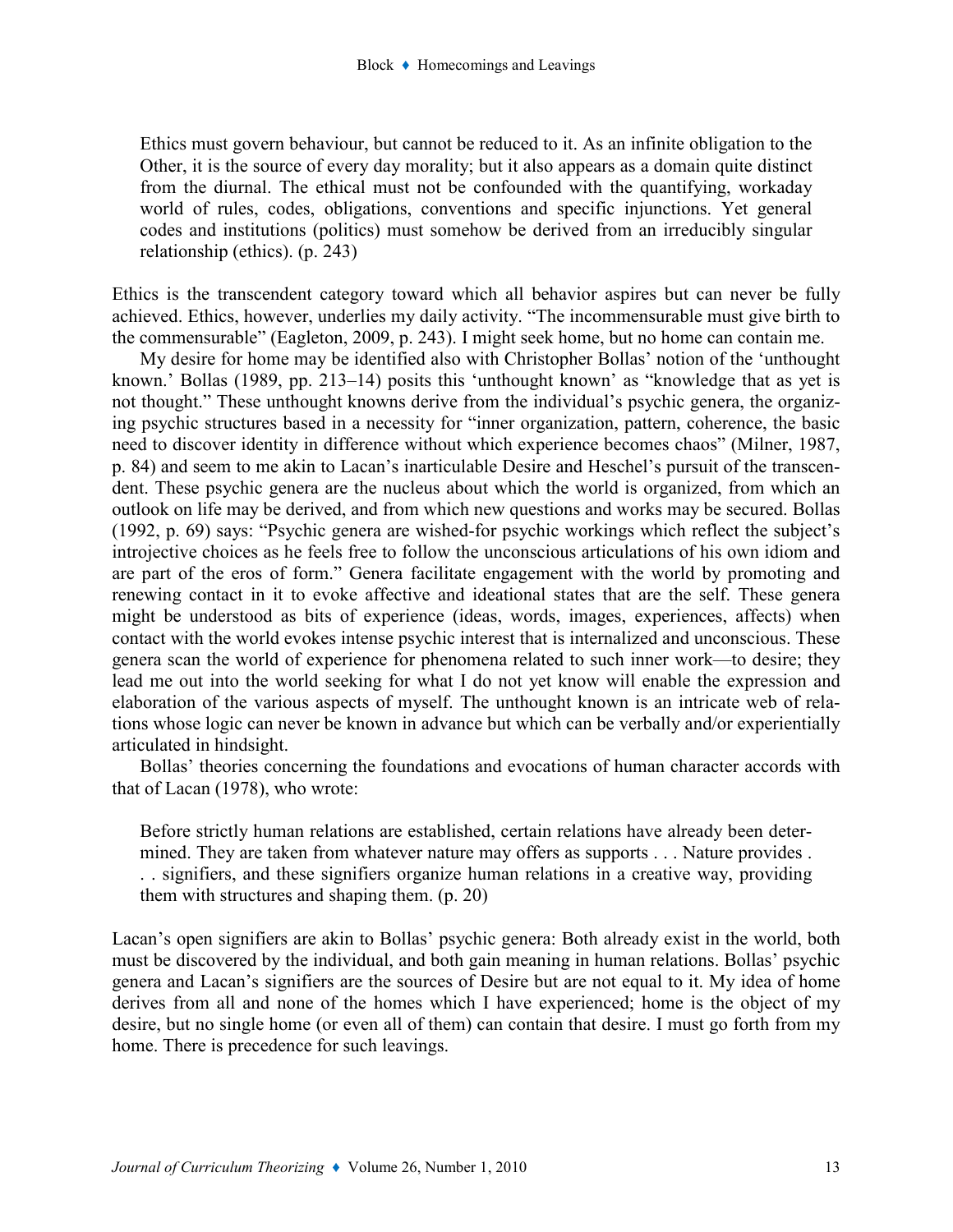# Variations on a Theme of Home

Genesis is filled with dreams and home-leavings of the type about which I have been speaking; home leavings, indeed, seems to be the central theme of this first book of the Bible. I think first of Adam and Eve, cast out of home into the world to toil and to labor "all the days of your life," and destined to suffer pain in childbearing "until you return to the ground" (3:19). But it is interesting to consider that having left their paradisiacal home in the Garden, they must now begin the unfinishable work of repairing the world *outside* Eden. Though following their expulsion Adam and Eve immediately have children, their place of residence—their home—is never noted. They must, it is assumed, create their own home in working the land. Having been banished from Eden, Adam and Eve never arrive home.

And I think of Cain. Condemned to wander—we are told Cain settles in the land of Nod, East of Eden, but in Hebrew Nod means wandering. Denied support from the soil in which he attempted to hide his brother's blood, Cain founds urban culture, itself characterized by a sense of rootlessness and transiency. In these early stories, Torah suggests that home is the place from which to go to engage in the world; home must be transcended.

And I think of the patriarch, Abraham née Abram, who hears the word of God say to him: Go forth from your native land and from your father's house to the land that I will show you. I will make your name great, And you shall be a blessing, I will bless those who bless you and curse him that curses you; And all the families of the earth shall bless themselves by you" (*Bereshit*,  $12: 1-3$ ).

Immediately, Abram departs his familial home and begins his lifelong wanderings. Abraham's is a tale of great promise, but he is continually tested and sorely tried, and finally, never achieves the secure home he has left behind. Indeed, one could say that Abraham's home leaving is never followed by a home coming. God continually promises Abraham that his offspring will be as plentiful as the dust of the earth and will occupy the land that God has promised, but it is only the Cave of Machpelach in which Abraham will bury Sarah, née Sarai, and be himself buried that he will ever own and can call home. Having once left home, Abraham appears for the rest of his life to live a somewhat nomadic existence. When he dies, Abraham is buried by his two sons, both of whom remain understandably alienated from their father, in Machpelach. Though the land has been promised to him, Abraham never acquires the land. He is home, it might be said, only in the directive of his God: go forth to a land that I will show you.

To what does Abraham respond when he goes forth from his home? Of course, I have been taught that Abraham responds to the word of God, but I have always wondered how Abraham knew that it was God who spoke to him. I might posit now that it was the word of God that Abraham heard, but it was speaking not to but out of Abraham. What Abraham followed was Desire, the unthought known. Once content and even complacent, at some moment in his young life,<sup>1</sup> Abraham suddenly experiences a radical estrangement. One story relates that Terah, Abraham's father, kept a shop which sold statues of the local idols. One day Terah left Abraham to mind the store. Abraham smashed all of the idols but one, and when his father returned and looked about, he was appalled to discover his entire inventory in irrecoverable pieces. Calling his son to him, Terah demanded to know what had occurred, and Abraham reported that there had been some argument amongst the idols, and the largest idol had taken a stick and smashed all of the smaller idols. Terah rebuked his son, saying that the idols were of clay and wood and could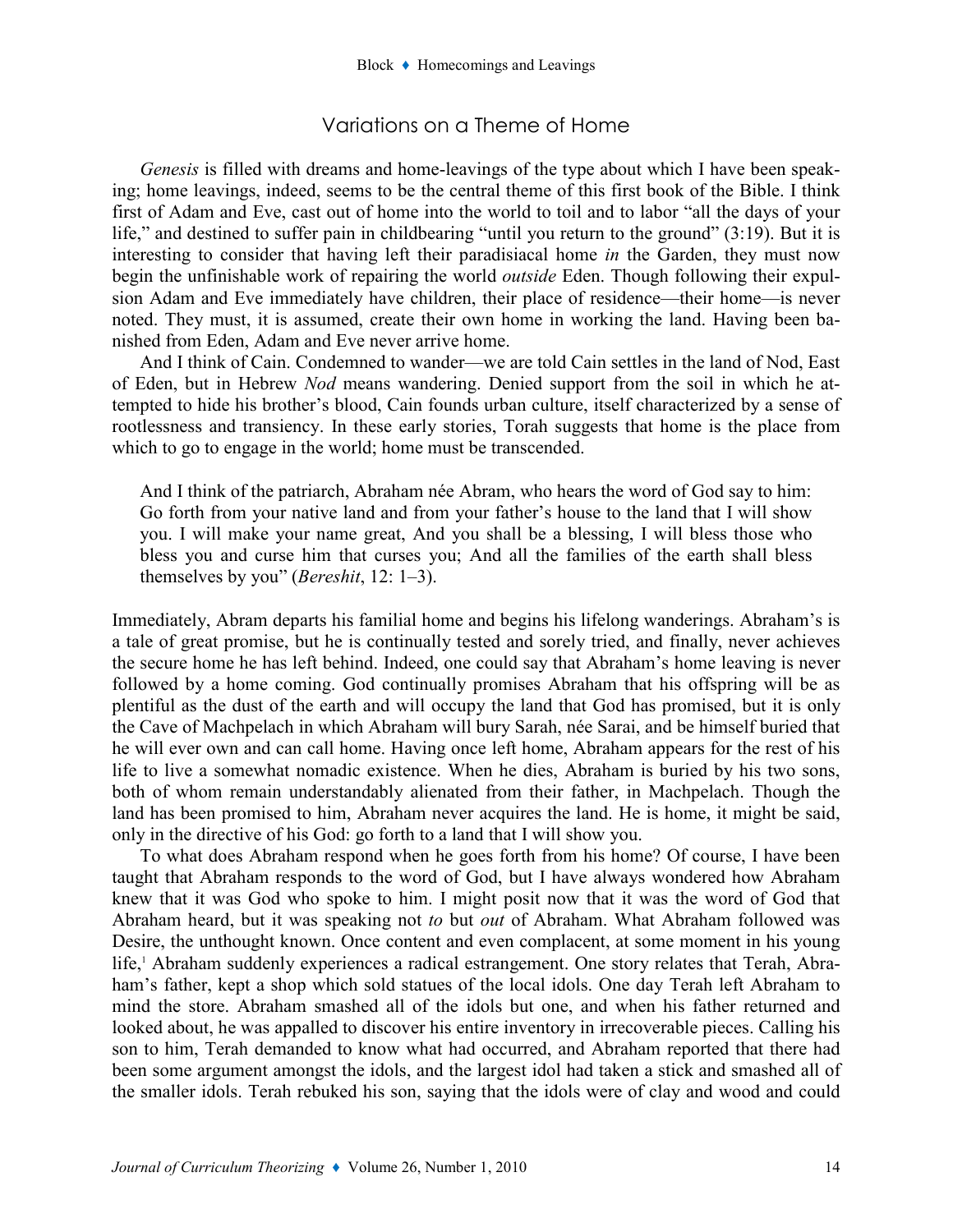not become animate, and Abraham responded questioningly how it was, then, that his father could believe in such lifeless gods.

This is a lovely story that I have been told for decades, indeed, that I yet tell even now. But I have never really known what provoked Abraham's discomfort with the idols in the first place that could have led to his smashing of them. According to the story, no sooner did he break all of the idols then he received a word from God to leave his father's home. What thought provoked Abraham's act; what idea provoked Abraham's thought? What provoked his leave taking? Perhaps he had asked for something. Perhaps it was desire, the core of Abraham's being. Perhaps it was the unthought known: the inner impulse to make order and give structure to life.

His father's home had ceased to be Abraham's home. When Abraham broke the idols, it was, it would seem, in response to Abraham's growing awareness of the contingency of the world in which those idols had provided some anchor. Those idols had once held the world in place, and smashing them left the world without meaning. Abraham went forth to make meaning. Eagleton (2009) writes:

Whenever we stumble in literary works across a desire which starkly isolates a protagonist; renders him or her strange to themselves; expresses an ineluctable inner need; manifests an adamant refusal to compromise; invests itself in an object more precious than life itself; maroons a character between life and death, and finally bears him or her inexorably to the grave, we can be reasonably sure that we are in the presence of the Real. (p. 190)

That Real is the formlessness that is Desire, and this Desire is the foundation of Being. What Abraham sought was inexpressible and unachievable; his heroism consists of his willingness to pursue Desire anyway. To pursue that Desire was the only way to become Abraham and to give sense to his world. Thus the Torah recounts that while Abraham was sitting at the entrance to his tent in the heat of the day, three days after he had circumcised himself, Ishmael, and all the people of his household, Abraham lifted his eyes and saw three men standing near him. I imagine Abraham in great pain, recovering from a not inconsiderable procedure. Yet, as soon as Abraham saw the travelers,

he ran from the entrance of the tent to greet them and, bowing to the ground, he said, "My lords, if it please you, do not go on past your servant. Let a little water be brought; bathe your feet and recline under the tree. And let me fetch a morsel of bread that you may refresh yourselves; then go on . . . . (Genesis, 18:3–5)

Abraham satisfies Desire by going out into the world and serving it. It is almost always his first response, and when he does not follow it, he suffers, as when he attempts to pass Sarah off as his sister in order to save his own life.

I think Abraham acts on Desire when he is most Abraham, exemplified to me foremost in his pleadings for the cities of Sodom and Gomorrah. Starting with a standard of fifty righteous people who might be found in those wicked cities and for whom the cities might be saved, Abraham finally says, "Let not my Lord be annoyed and I will speak but once: What if ten would be found there?" (Genesis, 18:32). It is this pursuit of justice, perhaps, that sends Abraham from his home and out into the world. It was perhaps this same Desire that led him to hear the word of God: Go, get you forth from your father's house and land to a land that I will show you. It is, I think, the land of Abraham's unthought known where he will discover the objects with which he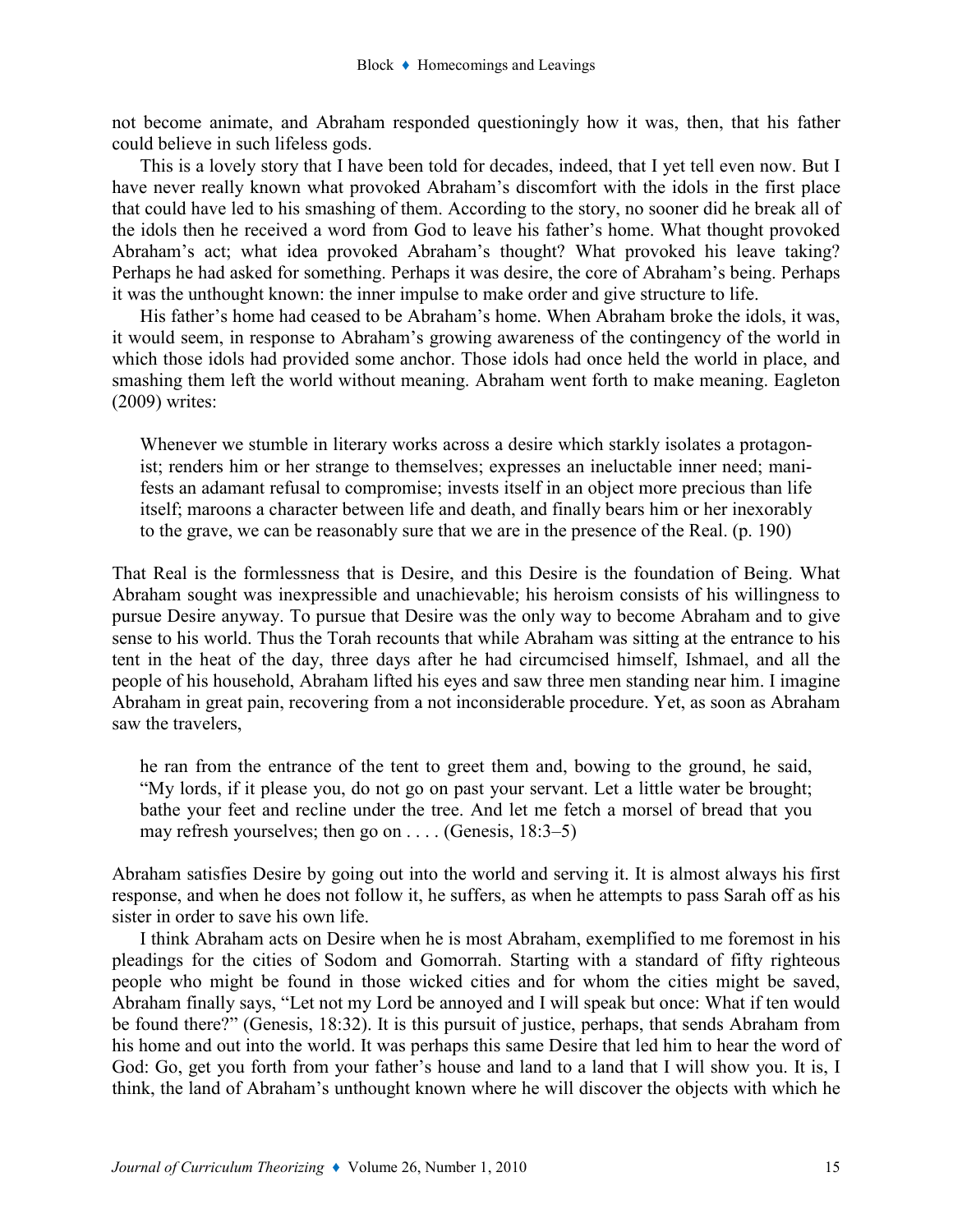can create his home wherever he might find himself. It is not reality that Abraham seeks, for indeed, there is much of that about him in his father's home. Rather, Abraham goes forth under the impetus of the Real. Desire leads Abraham to see any single object, but it is not the object that he desires.

What I seek in reality is not the Real. That Real, the only true Ethics, is the source of my being, and to follow it is the attempt to be true to one's being.

Isaac, Abraham's son, also lives his life as a veritable homeless wanderer. Isaac first leaves home following his binding and near-sacrifice by his father, Abraham, on Mount Moriah. In fact, one story tells that following the traumatic event Isaac does not descend the mountain with his father but, rather, descends on the other side from his father and travels to Ishmael's home, Isaac's brother who was at Sarah's insistence cast out by Abraham. I suspect the two brothers had a great deal to talk about. But here Isaac would be merely a guest at his brother's home. Upon leaving, Isaac returns "from the vicinity of Beer-lahai-roi, for [Ishmael] was settled in the region of the Negeb" (Genesis, 24:62). Upon his return, Isaac meets and marries Rebekah, a woman who has been chosen for him by his Father from amongst his kin. Having apparently fallen in love at first sight, it is not, however, to his own home that Isaac carries his wife: "And Isaac brought her into the tent of Sarah his mother; he married Rebecca, she became his wife, and he loved her; and thus was Isaac consoled after his mother" (Genesis, 24:66–67). Clearly, Rebekah fills not his mother's place but the emotional space left by her death. Rebekah becomes the object of Isaac's desire, but he never quite realizes his Desire. He goes nowhere, returning to his mother's tent and not to his own. It is only after Abraham's death that "God blessed Isaac, his son," who then leaves his father's home and travels back to Beer-lahai-roi and near his brother, Ishmael (Genesis, 25:11). Though Isaac does not seem to leave home, he also never appears to be at home. Isaac seems to follow not his own Desire but to be subject to the Desire of others. He redigs his father's wells.

Famine plagues the land, however, and Isaac must go in search of sustenance, but God commands Isaac not to journey to Egypt where perhaps the food is plentiful but to remain in Gerar, where he is a stranger, albeit a wealthy one. Should he obey God's command, God promises, "I will be with you and bless you; I will assign all these lands to you and to your heirs, fulfilling the oath that I swore to your father Abraham" (Genesis, 26:3). That is, for Isaac as for his father Abraham before him, attaining home is to be a fulfillment in the future. Isaac does not, however, ever acquire the land, and though like his father Isaac becomes quite rich, his success resides in his exile. Isaac lives a nomadic life, living his father's life and not his own, following his father's Desire and not his own. Even as Abraham called Sarah his sister to protect his own life, so does Isaac pass off Rebekah as his sister to Abimelech to protect his life. Peter Pitzele (1996) says that Isaac's homecoming is one of the "son who returns and repairs the work of the father" (p. 149), but I remain curious what repair Abraham's work required. It was , after all, Abraham who went forth and never returned. Finally, after only four scriptural chapters, Isaac is gathered to his people after having engendered Jacob and Esau. Like his father before him, Isaac remains homeless for his life, buried in the Cave of Machpelach which Abraham had purchased at Sarah's death.

Finally, the last patriarch, Jacob, confronting the Real, ends up a wanderer for much of his life, always in pursuit and forever acting on Desire. Like his grandfather Abraham, during his travails Jacob acquires a new name—Israel—to mark the self who pursues Desire. Jacob traditionally has been characterized as a deceiver: He obtains Esau's birthright by trading a bowl of red lentil stew to his brother starving for food, and then Jacob tricks his aging and blind father,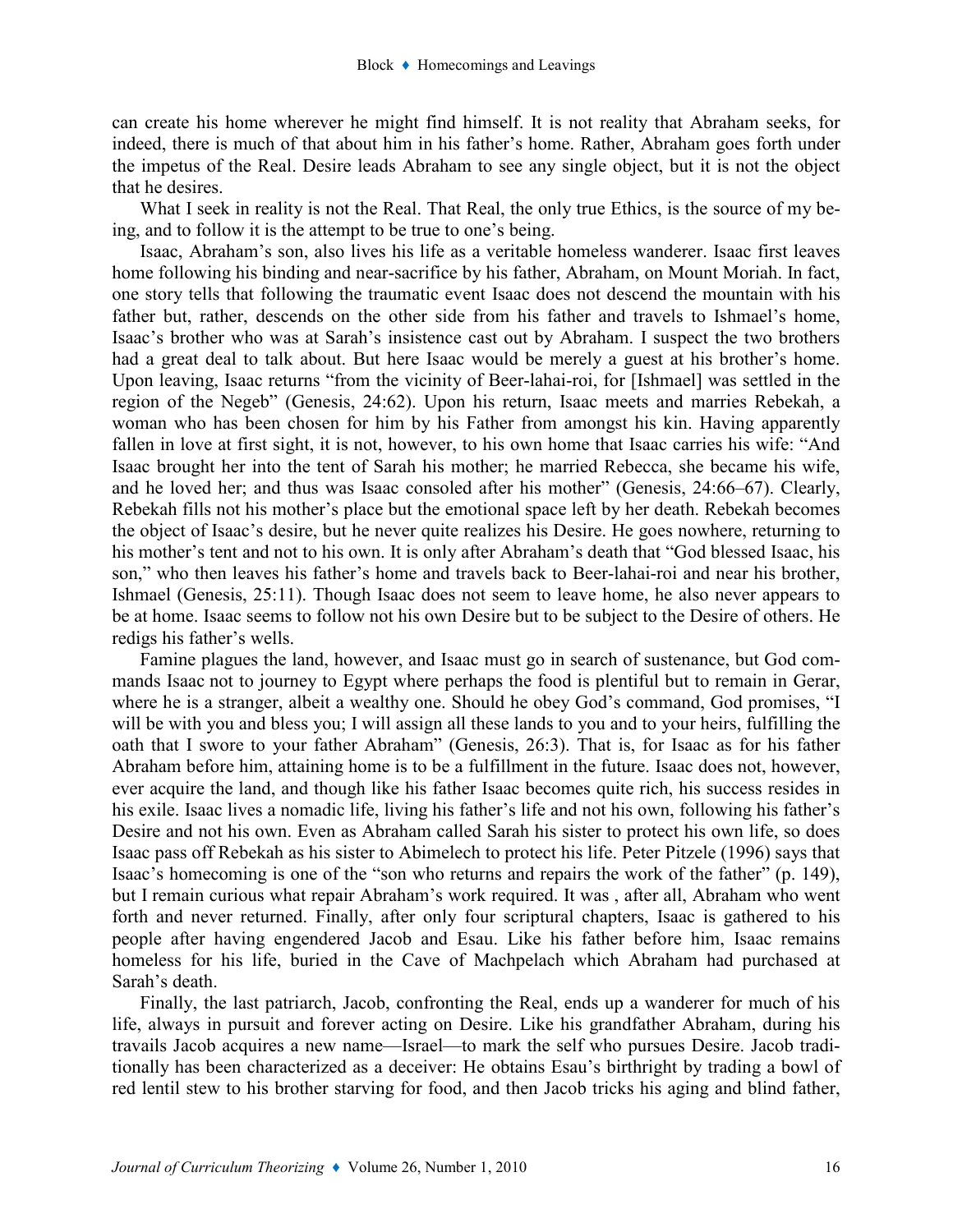Isaac, into giving him the blessing due the elder brother, Esau. What led Jacob to act in this way could be defined only by Desire; his duplicity and cruelty should only be subject to harsh censure. Torah offers no rationale for Jacob's callousness to his brother in demanding the birthright for food, nor for his willing complicity with his mother's deceit to obtain for Jacob the blessing meant for Esau. But neither does Torah record any regret on Jacob's part for these actions; Torah does not condemn Jacob for his acts. Indeed, the only semblance of sympathy for the bereft Esau occurs when Torah records, "And Esau said to his father, 'Have you but one blessing, Father? Bless me too, Father!' And Esau wept aloud" (Genesis, 27:38). Though Esau's pain is real, he is not offered opportunity for redress nor given any possibility for further sympathy. Indeed, Esau becomes the archetypical anti-Semite. Jacob's actions are justified only in their result. Truth to Desire sometimes gives legitimation to deception.

Jacob's life is characterized by deception, either that selfishly carried out by himself or that which is ultimately directed towards him: Laban tricks Jacob into marrying Leah before he is allowed to marry the younger daughter, Rachel, whom Jacob desired and for whom he had worked seven years. Jacob agrees to work an additional seven years for Laban to earn Rachel as his wife. Finally prepared to leave, Jacob says to Rachel and Leah, "As you know, I have served your father with all my might; your father has cheated me, changing my wages time and again" (Genesis, 31:6–7). Perhaps Jacob accepts Laban's deceptions as deriving from Desire as well. But just as his grandfather before him. Jacob suddenly hears the word of God tell him to "return to the land of your fathers where you were born, and I will be with you" (Genesis, 31:3). It interests me that now Jacob places full faith in that voice; earlier he had arisen from a dream and said, "God was in this place and I did not know it" (Genesis, 28:16). Earlier, Jacob had negotiated with God:

If God remains with me, if He protects me on this journey that I am making, and gives me bread to eat and clothing to wear, and if I return safe to my father's house—the Lord shall be my God. (Genesis 28:20–21)

Jacob in his journeys has learned to trust Desire. Therefore, when he must leave Laban, he employs every means at his disposal: Jacob kept Laban the Aramean in the dark, not telling him that he was fleeing, and fled with all that he had" (Genesis, 31:20–21). Jacob has confidence in his actions.

But, following Desire, as it were, Jacob seems always to be endangered: Esau would kill him for the deceptions Jacob has practiced on him, and Jacob leaves home under this threat of death, travelling always alone. He has strange dreams! When he finally departs with his large family from Laban, Laban follows furiously, accuses him of absconding sneakily, and of stealing his private gods. Laban threatens Jacob with death. Jacob is following Desire: he would come home. First, however, he must confront one whom Desire has led Jacob to deceive: Esau. And before he will meet him, Jacob dreams again. Whereas in an earlier dream Jacob saw a ladder with angels ascending and descending the rungs, this time Jacob must actively wrestle with the stranger. He cannot continue home without this engagement, nor can he rise from the battle unscathed: he becomes permanently disabled and acquires a new name. He may go forward to meet Esau.

With an enormously generous gift—perhaps merely a bribe—Jacob meets Esau; when Esau sees his brother, he falls on his shoulders and cries. Everything has reversed: the deceitful kiss Jacob has given his father has become Esau's earnest kiss of reconciliation. Esau's earlier heartbreaking lament is transformed into a heartwarming reunion. Jacob's Desire has led him to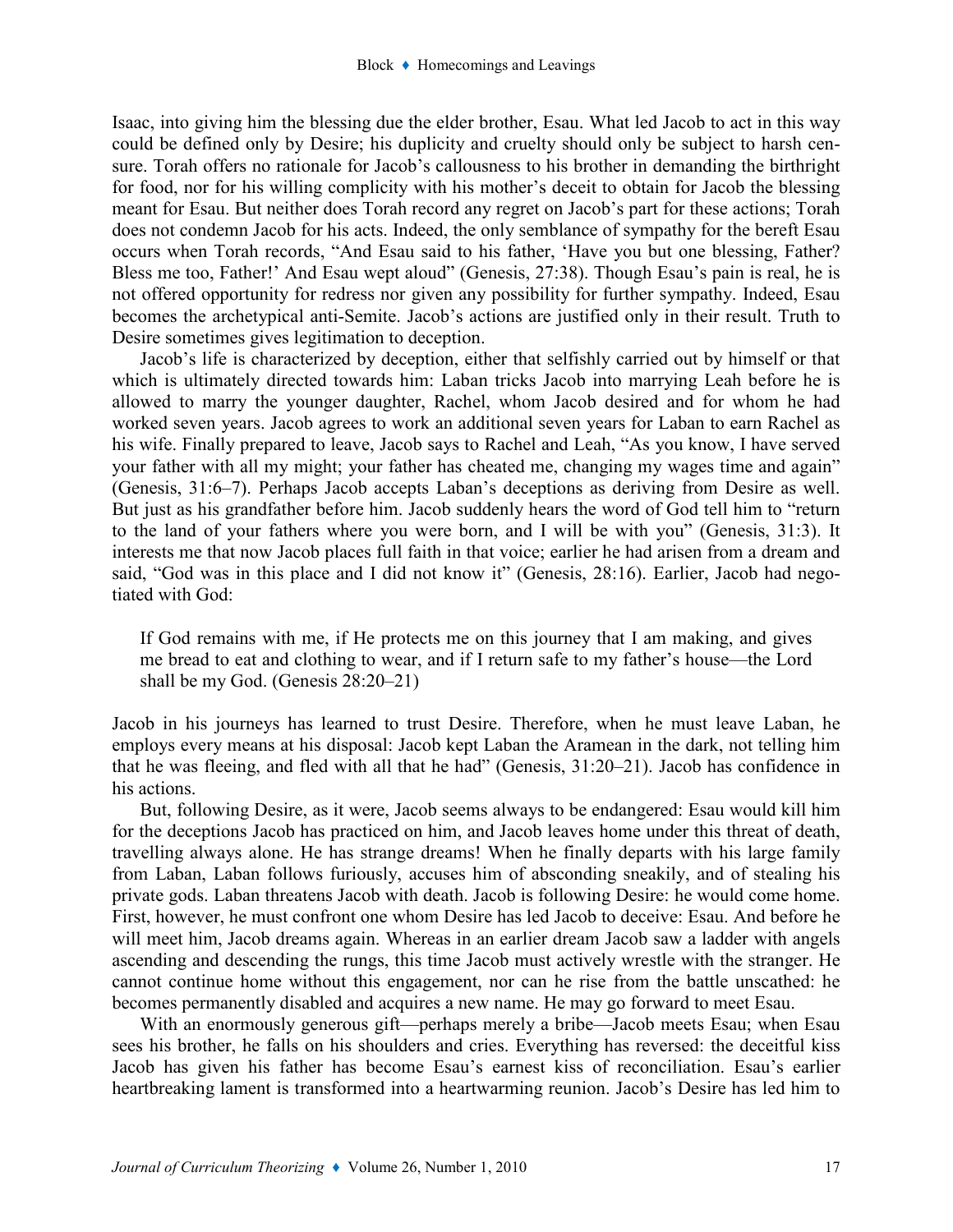Peace. In this reconciliation, Esau urges Jacob to "journey with him home," to set up again, a version of the home from which Jacob had fled so many years before. But, Jacob chooses another direction: he "journeyed on to Succoth, and built a house for himself and made stalls for his cattle; that is why the place is called Succoth" (Genesis, 33:17). He must go to the land where his father wandered. When he arrives finally in Shechem, in the land of Canaan, Jacob buys some land and sets up an altar. True to his Desire, Jacob acknowledges that Truth.

When Jacob has returned to the place where his father Isaac himself had wandered (Genesis 37:1), Jacob was already 108 years old. Very soon however, the anguish of Joseph's kidnapping turned that very home into the place of torment. "All his sons and daughters sought to comfort him; but he refused to be comforted, saying, 'No, I will go down mourning to my son in Sheol'" (Genesis 37:35). Finally, for his final years, Jacob must travel again to become a stranger in a strange land where the long-missing Joseph has become powerful, Egypt. Only upon his death is Jacob permitted to rest in the Cave of Machpelach purchased by his grandfather, Abraham, As Rashi says, "Are the righteous not satisfied with what awaits them in the world to Come that they expect to live at ease in This World Too?" Desire in this world remains unfulfilled; in this world we seek to transcend by engaging in it.

Perhaps these stories of the patriarchs and matriarchs suggest that home leaving, the following of Desire, is the moment of transcendence, of acknowledging that we are more than the sum of our past, and that we come into being not in our arrival but in our seeking. My dreams, then, are not about coming home, but about keeping myself from home, to be out in the world where I am a stranger, and where the work is hard. God and Desire and Transcendence keeps me from my place at home. I become agitated and frightened. Where else could I be?

Interestingly to me, then, is the story of the prodigal son. This well-known parable offers an alternative to Torah's way of thinking about home and homecomings. There, in the New Testament story, the younger son says to his father, "Let me have the share of the estate that will come to me" (Nouwen, 1992, p. 1). The son is motivated to leave by no voice and heads from home not to achieve greatness, but to indulge in profligacy. There is mention of neither blessing nor purpose in this leaving; not his reputation but his pleasure sits foremost in the son's mind. And this son would leave home well-heeled, with his inheritance intact and in hand. When Abraham had left home, it was with all the wealth that he had amassed, even with all the souls he had made in Haran (Genesis, 12:5): Abraham would follow his Desire. But the prodigal son demands not that for which he has worked but his share of the inheritance. Having received his portion, he departs, alone. He has nothing to teach and nothing to offer followers. It is said that this request for his inheritance is actually a wish for his father to die. Henri Nouwen (1992) writes,

The son's leaving, is, therefore, a much more offensive act than it seems at first reading. It is a heartless rejection of the home in which the son was born and nurtured and a break with the most precious tradition upheld by the larger community of which he was a part. (p. 36)

What distinguishes this home leaving with that of Abraham and Jacob is that the prodigal son takes nothing of his own, and Abraham takes nothing that is not his own. If Abram breaks with the tradition of his father and the larger community of which he was a part, it does not seem true that he necessarily breaks with his father and wishes him dead; Abram leaves home to become Abraham. But the prodigal son hears no voice; he simply rejects all he has ever known and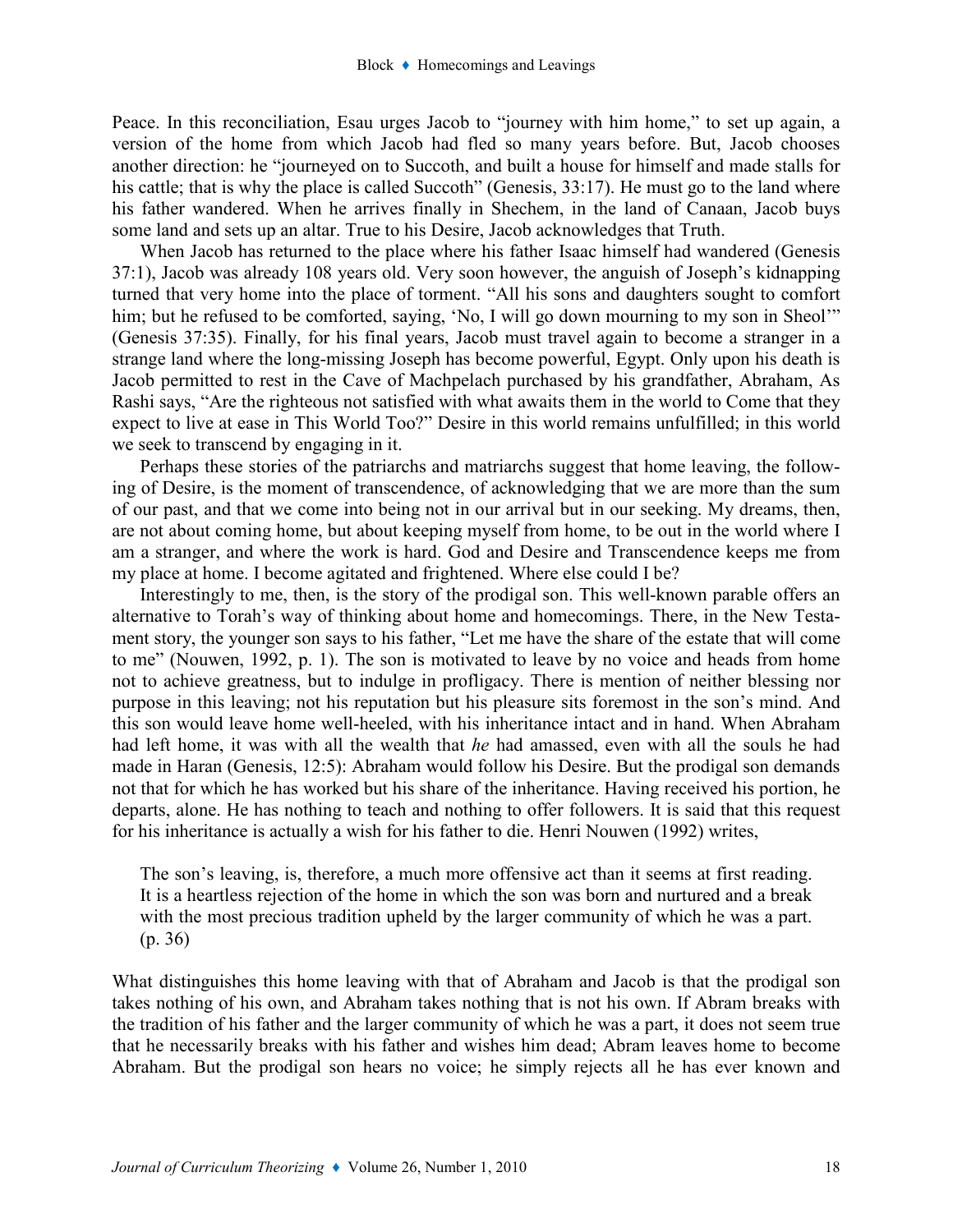believed. He converts no one, and when he finally arrives to the place to which he is driven, he does not labor but rather loses in debauchery and self-serving pleasure all that he possessed.

Perhaps this profligacy was available only away from home, but then, what this son sought in leaving home required not a transcendence at all but rather just distance and a little ready cash. The prodigal son sinks into the easily available to satisfy his too, too, solid flesh, with what is finally, ephemeral and disappointingly unsatisfying; when his monetary supply runs out, he has no other resources on which to draw. Driven not by Desire, but from a refusal to experience Desire, wishing to bury Desire beneath the sensual things of this world, this son is not rootless; this son is merely profligate. There is no notion of transcendence, though in his debauchery, there might be a yearning for oblivion.

Eventually having wasted his inheritance and falling into wretched poverty, the prodigal son seeks employment in order to survive, but he cannot earn means for subsistence. Having indulged himself in satisfying his sensuous pleasures, thinking only of his present condition, the prodigal son thinks not at all beyond the immediate present. Unlike Jacob, this prodigal son tolerates no difficulty and little frustration. I recall that Jacob, too, leaves home under dubious circumstances but becomes a highly skilled shepherd, transforming his kinsman and employer, Laban, into a rich man. And to acquire what he seeks, Jacob tolerates hard work, deception as cruel as he had practiced, deprivation, and frustration. Jacob's arduous labor serves him well, and when he finally departs from Laban's home, Jacob leaves with large family to which he is responsible, and a very respectable herd of sheep and of goats. I wonder what skills the prodigal son possesses to offer for employment; what has he done in his short life? What does he seem prepared to learn to earn his bread? He becomes unemployed; perhaps he is unemployable.

Alone and far from home, destitute and helpless, this prodigal son finally "came to his senses" and to himself said,

How many of my father's hired men have the food they want and more, and here am I dying of hunger! I will leave this place and go to my father and say: Father I have sinned against heaven and against you; I no longer deserve to be called your son; treat me as one of your hired men. (Nouwen, 1992, p. 2)

It interests me that the story announces that the prodigal son, now starving and desperate, came to his senses: as if in his present condition the only rational and reasonable thing to do would be to go back home. As if his leaving home originally was the result of his taking leave of his senses. As if in his present circumstances, there was no sound alternative to the idea of return. He could imagine nothing but to go home to be cared for by his father, now incensed that even the servants, who had for many years labored in his father's household, were cared for and fed. And how certain this son seems to be that he would find acceptance and employment at his father's house; he seems sure that he will be welcome and, even more importantly, fed there, even as his father feeds the hired men. This return stems not from following Desire but from more pursuit of the immediate and the mundane. Indeed, the prodigal son's refusal of Desire all along has precluded his ever achieving much at all.

Now, the return of the prodigal son inspires a great celebration, and ironically, the father throws an elaborate and sensuous feast to celebrate the homecoming. Seeing his son afar off (I wonder how the father knew to look for his wayward son; or was he just looking out on the horizon and recognized the prodigal son), he "ran to his boy, clasped him in his arms and kissed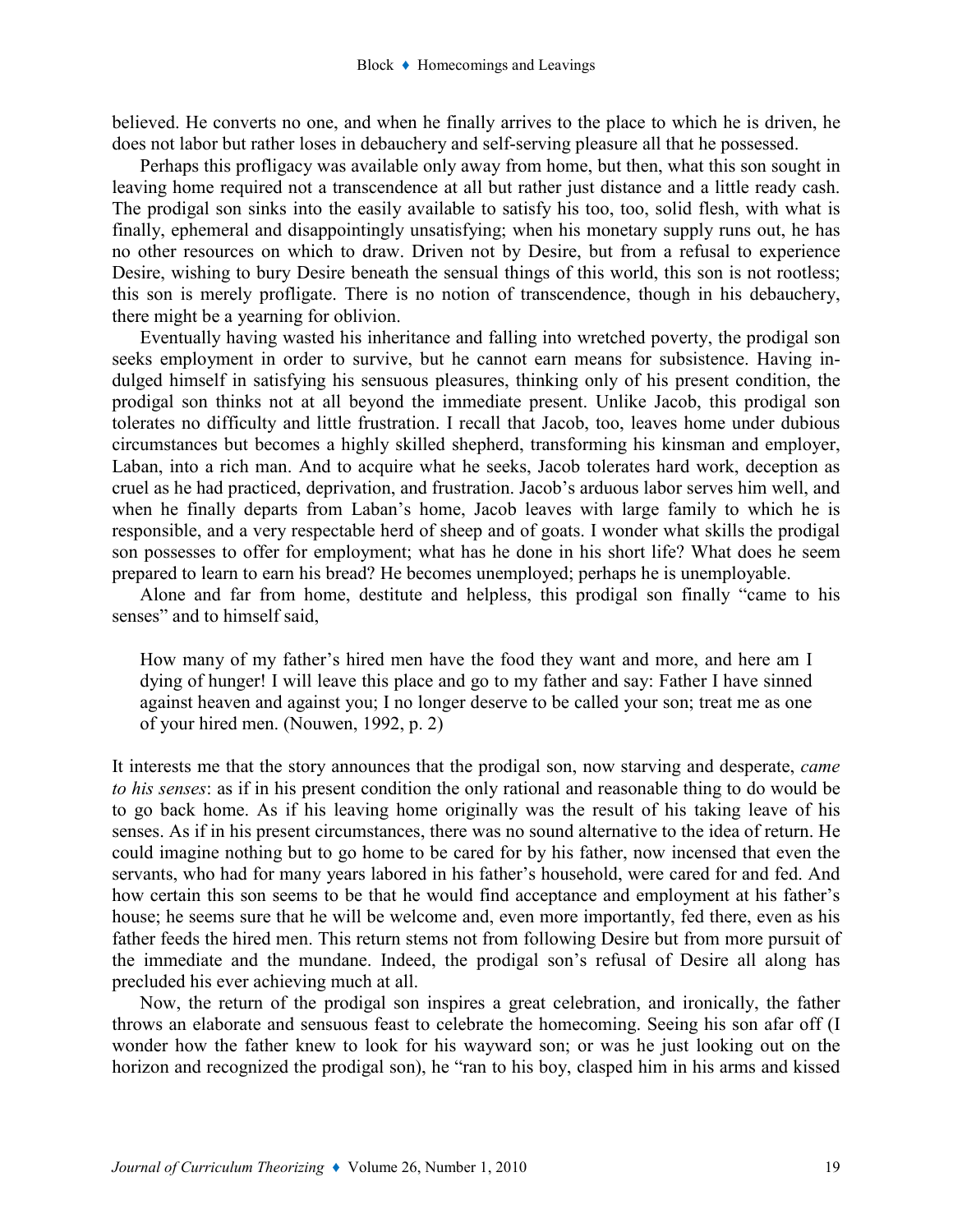him." And though the prodigal son cries that "he has sinned against heaven and against you," the father said to his servants

Quick! Bring out the best robe and put it on him; put a ring on his finger and sandals on his feet. Bring the calf we have been fattening, and kill it; we will celebrate by having a feast, because this son of mine was dead and has come back to life; he was lost and is found. (Nouwen, 1992, p. 2)

This celebration appears not unlike the life in which the prodigal son has engaged and that has led to his ruin and from which he has recently departed. This son who has overindulged in immediate and sensual pleasures is immersed again in the sensual. I wonder for whom the calf had been fattened and what celebration the father had planned. Certainly, there is nothing in this family's history that suggests that revelry and festival has been customary practice.

And when the older son returns home from his day of labor, he hears from afar off the loud celebratory proceedings, and when he inquires of the servant the cause of the party only to discover it marks the return of his younger brother, the older son is (to my mind) rightfully incensed and refuses to enter the house and join the festivities. He says to his father,

I have slaved for you and never once disobeyed any order of yours, yet you never offered me so much as a kid for me to celebrate with my friends. But this son of yours, when he comes back after swallowing up your property—he and his loose women—you kill the calf we had been fattening. (Nouwen, 1992, p. 2)

And the father responds not consolingly, "Your brother here was dead and has come to life; he was lost and is found." Far from home, the prodigal son was lost, but when returned home, he is again found. At home, of course, he had learned only to stay home, witness the fate of the older son, and even when the prodigal son moved away from it, he did not get very far. Now returned home, I wonder what will he now do?

Of course, despite the father's invitation, the older son remains unsatisfied, but then, he too has seemingly never acted on his Desire. By his own admission, he has obeyed all of his father's orders: he has done nothing of his own. I suspect he has spent much of his life in frustration and unhappiness and lived thwarted and dissatisfied, suppressing Desire. Indeed, the older son has spent his life pursuing the Desire of his Father and has never left home. Perhaps, even, he has ceased to dream.

I was once an elder son.

### Conclusion

My dreams are the articulation of Desire. And my desire sends me out into the world. These homecoming dreams are me. They represent the movement of my life: always a home leaving and yet always a home seeking. Get thee to a land I will show you, my dreams tell me. I go. In the classroom in the world, I create the souls I would take with me.

In those classrooms, we teachers might learn to lead our students out from home to find their home. We might help them dream of leave takings and homecomings; we might help them recognize and realize their Desire.